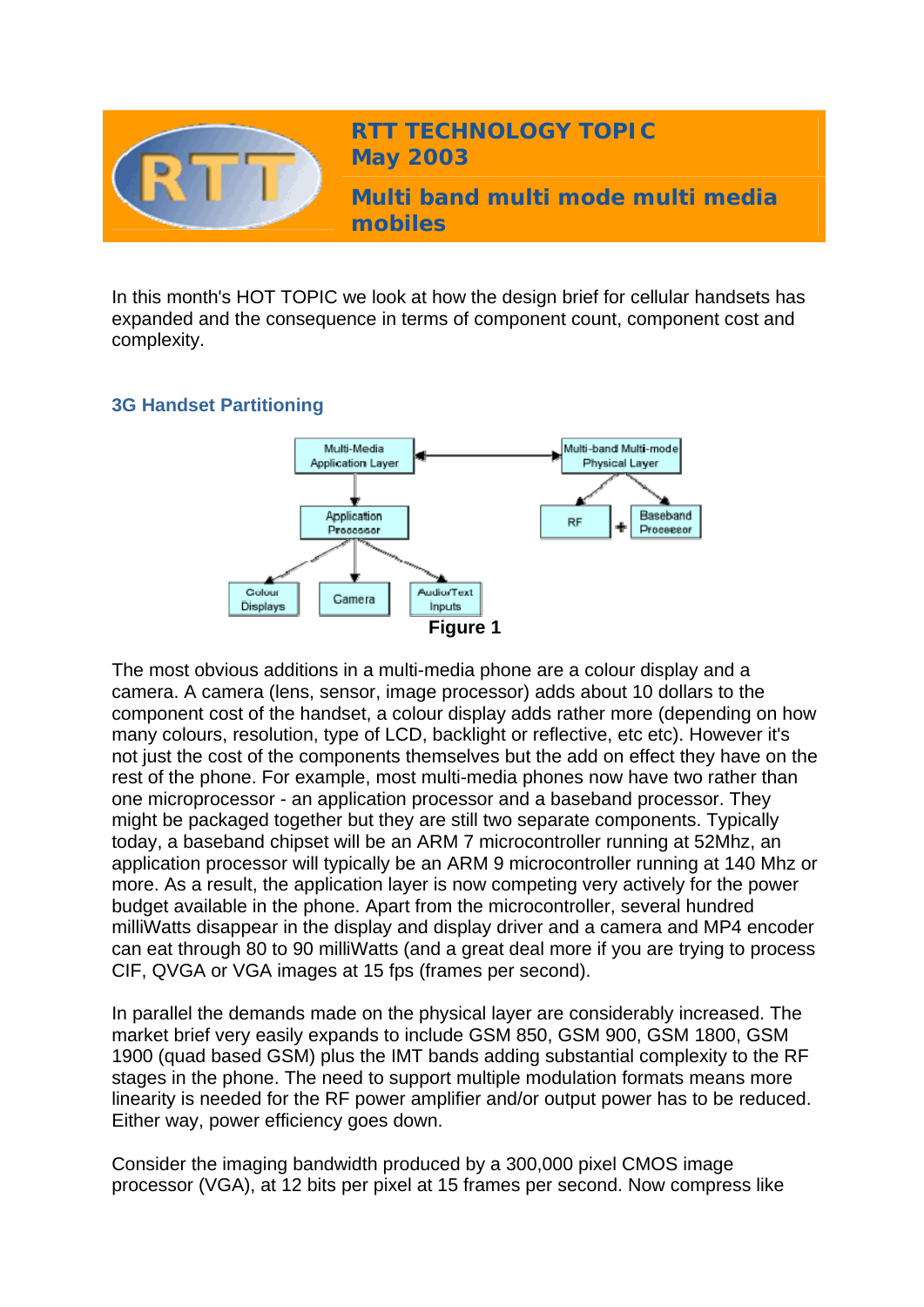mad to get something small enough to either store or send - the compression takes power, the storage takes power, the sending takes power.

In addition, there are subtle but significant trade offs to consider.



Let's consider the bandwidth savings that can be achieved in the source coder (power and time permitting).

A picture taken in fine camera mode with a Q of 90 produces, let's say, a file of 172,820 bytes, on a 33.6 kbps uncoded channel this would take 41.15 seconds to send.

We could increase the compression and greatly reduce the size of the file, for example to 12,095 bytes but the 'Q' would have reduced to 5 - the quality of the source coded material will have been significantly degraded. If the picture is being sent to a device with a poor quality display, a 'Q' of 5 probably doesn't matter very much, but if the picture is being sent to a device connected to a computer router, it will be unacceptable..

Note also, our example is an uncoded channel. Generally, in any 2G, 2.5G or 3G radio channel we will be adding in significant amounts of channel coding.

As we increase the compression ratio in the source coder we can decrease the source coder bit rate which means we can increase the channel coder overhead.

The net result may or may not be an improvement in transmission quality (this would be dependent on the radio channel conditions **and** the efficiency of the source coder compressor) and of course also depends on the perceived degradation of image quality.

The source coded and channel coded information stream then has to be modulated on to the radio bearer which in itself is adaptive. Note that one of the good things about the 3G radio layer is that as data rates increase, bandwidth occupancy rather than power increases. A 960 kbps user will be using 25% of a 5 MHz channel, a 15 kbps user will be using less than half of one percent of a 5 MHz channel.

This layer one flexibility promises to deliver substantial RF power budget gains, which is just as well considering the power needed in other parts of the handset.

So 3G handset design is a balancing act between power hungry devices competing for limited battery bandwidth, and a balancing act between RF and baseband and application layer hardware and software design. It highlights the need for a multidisciplined approach to multi-media handset design, in particular, a need to integrate